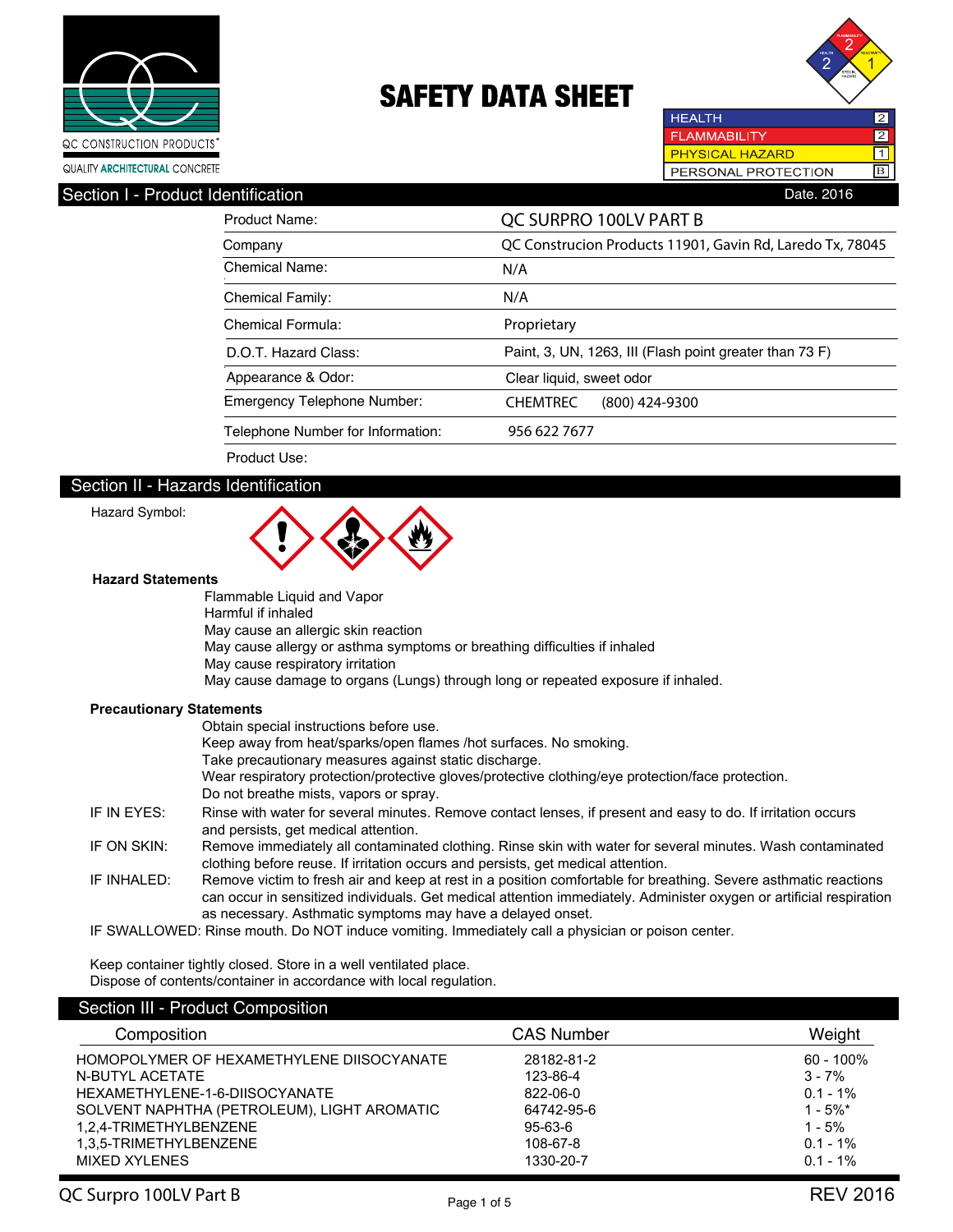### Section IV - First Aid Measures

| Eve Contact:  | Rinse with water for 15 minutes. Remove contact lenses, if present and easy to do. If irritation occurs and persists, |
|---------------|-----------------------------------------------------------------------------------------------------------------------|
|               | get medical attention.                                                                                                |
| Skin Contact: | Remove immediately all contaminated clothing. Rinse skin with water for several minutes. Wash contaminated            |
|               | clothing before reuse. If irritation occurs and persists, get medical attention.                                      |
| Inhalation:   | Remove victim to fresh air and keep at rest in a position comfortable for breathing. Severe asthmatic reactions can   |
|               | occur in sensitized individuals. Get medical attention immediately. Administer oxygen or artificial respiration as    |
|               | necessary. Asthmatic symptoms may have a delayed onset.                                                               |
| Ingestion:    | Rinse mouth. Do NOT induce vomiting. Immediately call a physician or poison center.                                   |

### Section V - Fire Fighting Measure

**Unusual Fire Explosion Hazards:** In poorly ventilated areas, vapors may accumulate and travel to locations distant to the work area. Be aware of any flame or spark sources which could ignite vapors near and in range of the work area.

**Fire Extinguishing media:** Use dry chemical, carbon dioxide or alcohol-resistant foam.

**Hazards during fire-fighting:** Containers may rupture when exposed to extreme heat.

### **Protective equipment for fire-fighting:**

Wear NFPA-approved self-contained breathing apparatus, helmet, hood, boots and gloves.

### Section VI - Accidental Release Measures

### **Personal precautions:**

Use recommended personal protective clothing and equipment, including eye protection, chemically resistant gloves and vapor respirator. To prevent slipping, do not walk through spilled material.

### **Environmental precautions:**

Follow all Federal, State and Local regulations when storing and disposing of substances. Do not allow material to

run off of work area, and material should be absorbed, collected and disposed of in accordance with regulations. Keep product from entering storm drains. Consult local and federal guidelines for proper disposal of these materials.

### **Cleanup:**

General: In poorly ventilated areas, vapors may accumulate and travel to locations distant to the work area. Be aware of any flame or spark sources which could ignite vapors near and in range of the work area. Eliminate all ignition sources in the immediate area. Use clean non-sparking tools for spill cleanup.

- For small amounts of released material: Absorb or cover with inert absorbent, sand or dry earth. Transfer to a metal or HDPE container for disposal. - For large amounts of released material: Dike around spilled material with absorbent to contain. Absorb or cover with inert absorbent, sand or dry earth. Transfer to a metal container for disposal.

### Section VII - Handling and Storage

### **Handling:**

General advice - No specific measures are necessary provided product and recommended protective clothing/equipment are used correctly. Do not generate and breathe mists, vapors or fine spray. May only be mixed with Surtec Surpro 100LV Part A. Do not mix with other chemicals. This is a commercial product, not intended for home use. Keep out of reach of children.

### **Storage:**

General advice - Protect against physical damage. Store in a cool, well ventilated area. Store in a tightly closed container as exposure to moisture may cause product to gel.

### **Shelf Life:**

12 months minimum

### Section VIII - Exposure Controls / Personal Protection

**SAFETY FIRST** 

### **Advice on system design:**

Personal Protective Equipment

Provide local exhaust ventilation to control vapors for published exposure limits.

Personal protective equipment (HMIS rating 'B' or 'I'):

**Eye protection:** Wear safety glasses with side shields or safety goggles to prevent exposure or full face shield if splash hazard exists. **Skin protection:** Chemical-resistant gloves. Wear appropriate protective clothing to prevent possible skin contact.

**Respiratory protection:** Product, as supplied, is not intended for airless or other paint spray application. Do not breathe mists, vapors or spray. Use proper NIOSH-OSHA respirator fitted with proper cartridges if mists are generated, ventilation is inadequate or exposure limits are exceeded.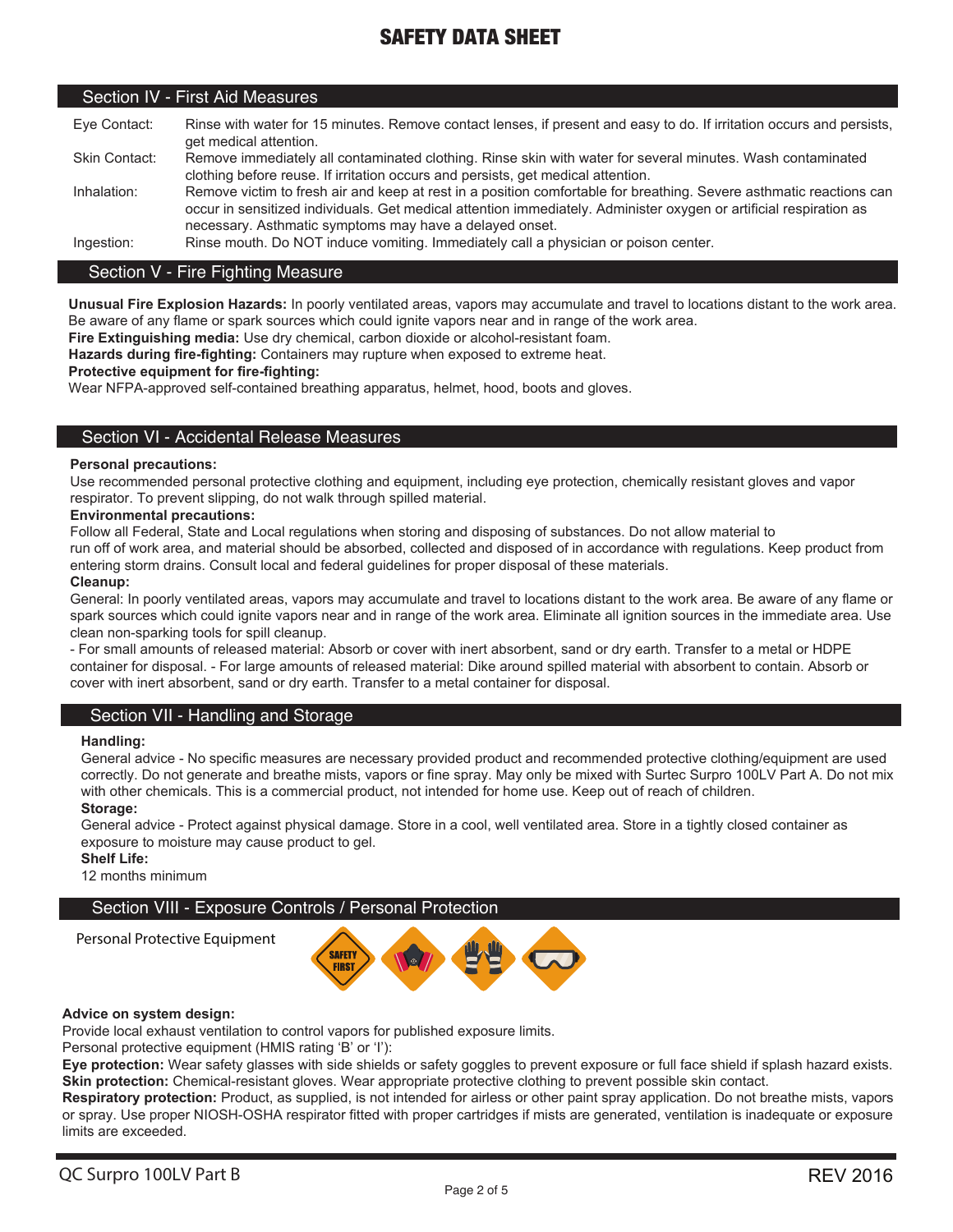## Section VIII - Exposure Controls / Personal Protection

General safety and hygiene measures: Exercise stringent hygiene practices to minimize exposure. If contact occurs, wash any body part with soap and water immediately. Wash hands after use, and before eating, drinking or smoking. Other protective measures:

Nearby running water on the job site is necessary, should an accident occur. Exposure Guidelines: ACGIH TLV: 1.0 mg/m3 (28182-81-2), 150 ppm (123-86-4), 25 ppm (95-63-6), 100 ppm (1330-20-7), 0.005 ppm (822-06-0) STEL: 1.0 mg/m3 (28182-81-2), 200 ppm (123-86-4), 150 ppm (1330-20-7) OSHA PEL: 150 ppm (123-86-4), 100 ppm (1330-20-7

## Section IX - Physical and Chemical Properties

Regulatory VOC: <100 g/l

No information available

Appearance: Clear Pale Yellow Liquid Flash Point: 122° F و 122° F<br>Odor: Solvent Solvent Clear Point Clear Cheer/Lower Flammability Limits: No information available Odor: Solvent Solvent Solvent Upper/Lower Flammability Limits: No information available<br>
Density (water): 1.15<br>
Density (water): 1.15 Relative Density (water): Specific gravity: 1.15 (H2O = 1) Auto-Ignition Temperature: No information available Solidification temperature: No information available Decomposition temperature: No information available Freezing/Melting point: N/A Note and Network and Definition Coefficient: No information available<br>
Rolling point: No information available<br>
Note of the Salling point: No information available Boiling point: No information available Codor Threshold: No information available Consumer Codor Threshold: No information available Viscosity: All the Museum of the Museum of All the Viscosity: No information available Vi Vapor pressure: No information available: Partition Coefficient: No information available Evaporation Rate: No information available Solubility in water: None

## Section X - Reactivity / Estability

Conditions to avoid: Heat, flame, sparks.

Substances to avoid: Acids, alkalies, amines. Contact with water may cause polymerization. Hazardous reactions: Product is stable under normal conditions of use and storage. Decomposition or By-products: Contact with water or moisture may cause polymerization. In fire conditions: carbon monoxide (CO), carbon dioxide (CO2), nitric oxides (NOx), hydrogen cyanide, isocyanate, isocyanic acid.

## Section XI - Toxicological Information

## **Acute Toxicity (Symptoms):**

**Oral:** Ingestion may cause pain, nausea, vomiting, and diarrhea.

**Eye irritation:** Irritation, redness, tearing and swelling. May cause temporary corneal injury.

**Skin irritation:** Irritation, redness, itching and swelling. Persons with allergic reaction may also experience rash. **Inhalation:** Inhalation of vapors may cause irritation to the respiratory tract with runny nose, sore throat, coughing and difficulty breathing.

**Sensitization:** Skin: Yes. Respiratory: Yes

## **Numerical Measures of Toxicity:**

Estimated Acute Toxicity Estimates (ATE) based on available information and in the context of actual product use. ATEmix (inhalation): 12.1 mg/l

**Target Organ Effects - Single Exposure: (Respiratory System):** Sensitized individuals or individuals with pre-existing conditions may experience asthma-like symptoms from inhalation of vapors. Overexposure to vapors may cause bronchitis, bronchial spasm or pulmonary edema. Symptoms may be delayed onset. **Chronic Toxicity:**

**Target Organ Effects – Repeated Exposure: (Respiratory System):** Repeated overexposures may cause sensitization in certain individuals to isocyanates. This sensitization may cause asthma or asthma-like symptoms even with low levels of later exposure to isocyanate. Symptoms include chest tightness, wheezing, cough, shortness of breath or asthmatic attack. Symptoms may be delayed onset. Chronic overexposure to vapors may cause permanent lung damage. **Carcinogenicity -** No carcinogenic substances as defined by ACGIH, IARC, NTP and/or OSHA.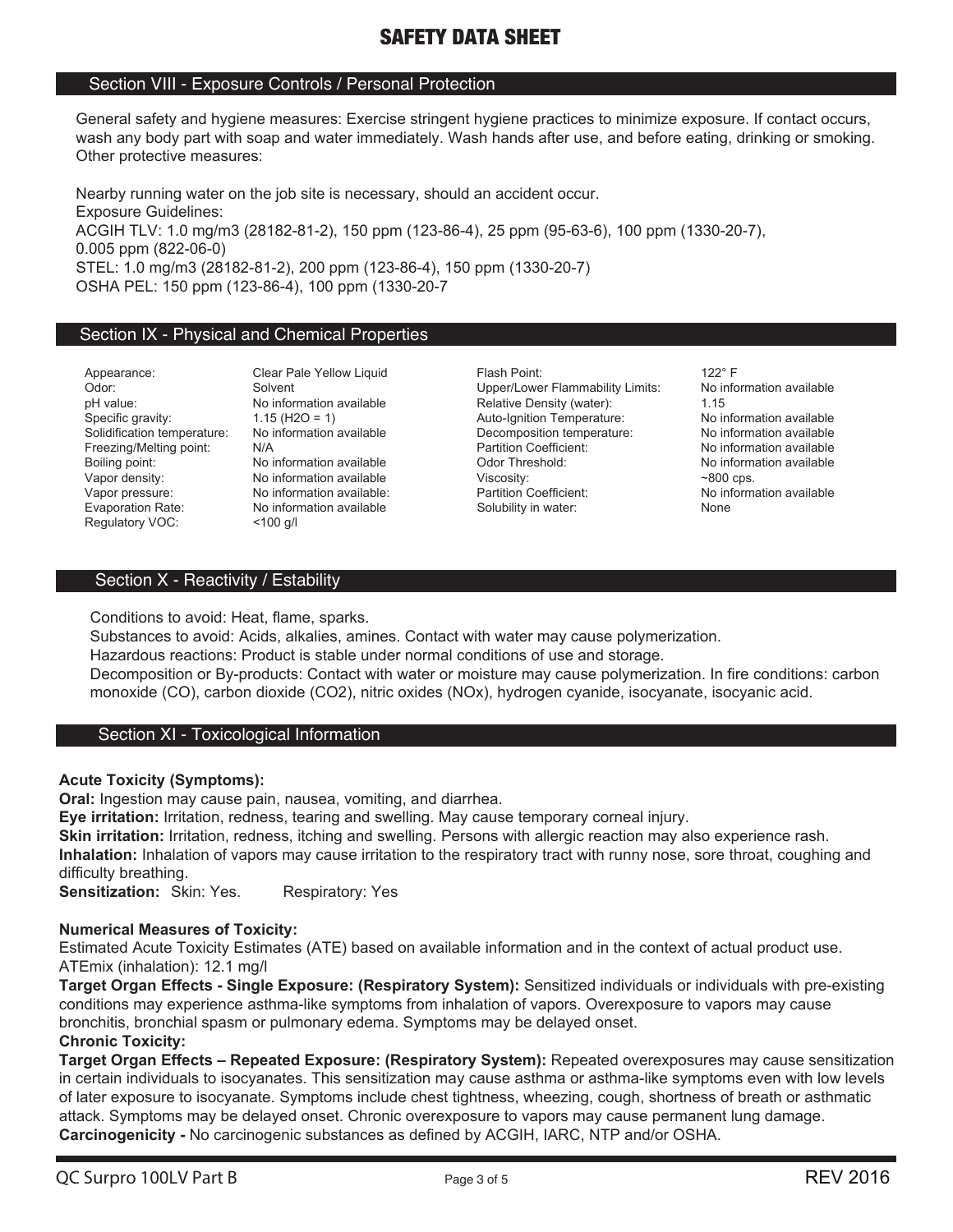## Section XII - Ecological Information

### **Biodegradation:**

Test method: Unspecified Analysis method: Unspecified Degree of elimination: Not readily biodegradable.

**Environmental toxicity:** Acute and prolonged toxicity to fish: Not available Toxicity to microorganisms: Not available Other ecotoxicological information: Not available

### Section XIII - Disposal Considerations

**Waste disposal of substance:** Dispose of in accordance with all Federal, State and Local regulations when storing and disposing of substances. It is the waste generator's responsibility to determine if a particular waste is hazardous under RCRA (EPA regulations for hazardous waste).

**Container disposal:** Dispose of in a licensed facility in accordance with local regulations.

**RCRA:** Unspecified.

### Section XIV - Transportation / Shipping Data

**DOT:**

UN/NA ID No: UN1866 Proper Shipping Name: RESIN SOUTION (CONTAINS N-BUTYL ACETATE, PETROLEUM SOLVENT) Hazard Class: 3<br>Packing Group: 11 Packing Group:

## Section XV - Regulatory Information

**Federal Regulations: Registration status: SARA hazard category (EPCRA 311/312):** Acute health hazard

TSCA, US: All components are listed or exempt. Chronic health hazard

### **SARA TITLE III, SECTION 313:**

| <b>CAS Number:</b> | <b>Chemical Name:</b>  |
|--------------------|------------------------|
| $95 - 63 - 6$      | 1,2,4-Trimethylbenzene |
| 1330-20-7          | Mixed Xylenes          |

### **State Regulations:**

Chemicals known to the State of California to cause cancer, birth defects or other reproductive harm

| <b>CAS Number:</b> | <b>Chemical Name:</b> |
|--------------------|-----------------------|
| 71-43-2            | Benzene               |